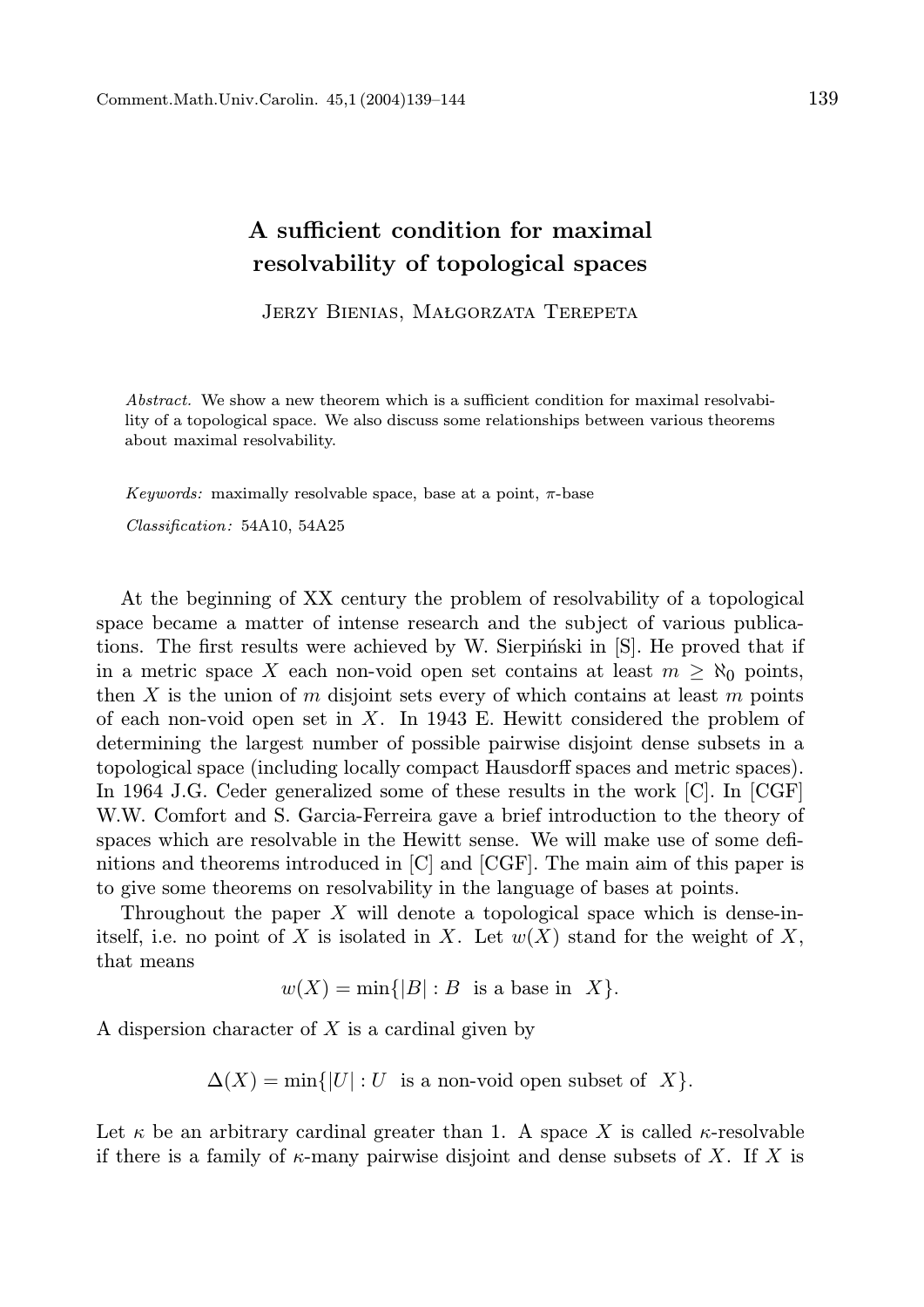$\kappa$ -resolvable it becomes apparent that  $\kappa \leq \Delta(X)$ . The space X is called maximally resolvable if it is  $\Delta(X)$ -resolvable. We say that a space X is cardinalityhomogeneous (in short card-homogeneous) if every non-empty open subset V of X satisfies condition  $|V| = |X|$ .

W.W. Comfort and S. Garcia-Ferreira in [CGF] presented the following theorem:

**Theorem 1.** If a topological space X is card-homogeneous satisfying condition  $w(X) \leq |X|$ , then it is maximally resolvable.

We can formulate a similar theorem using bases at points.

**Theorem 2.** Let X be a card-homogeneous topological space and  $X_0$  be a dense subset of X. If for every  $x \in X_0$  there exists a point base  $\mathcal{B}(x)$  such that

$$
|\mathcal{B}(x)| \le |X|,
$$

then X is maximally resolvable.

From [CGF, Lemma 3.5 and Remark 3.6] (see also [B, Proposition 2]), by the use the notions of  $\pi$ -base and  $\pi$ -weight of a topological space we obtain the following

**Theorem 3.** If X is a card-homogeneous topological space such that  $\pi w(X) \leq$  $|X|$ , then X is maximally resolvable.

Remark 4. The following implications take place: assumption of Th. 1  $\Rightarrow$  assumption of Th. 2  $\Rightarrow$  assumption of Th. 3.

(Hence Theorem 1 results from Theorem 2 and Theorem 2 results from Theorem 3.) Indeed, assume that  $w(X) \leq |X|$ . Let B be a base of X such that  $|\mathcal{B}| = w(X)$ . For  $X_0 = X$  and a point  $x \in X$  we put

$$
\mathcal{B}(x) = \{U \in \mathcal{B} : x \in \mathcal{B}\}.
$$

Then  $\mathcal{B}(x) \subset \mathcal{B}$ , so  $|\mathcal{B}(x)| \leq |\mathcal{B}| = w(X) \leq |X|$ .

Now, assume that for every point x belonging to a dense  $X_0$  subset of X there exists a point base  $\mathcal{B}(x)$  such that  $|\mathcal{B}(x)| \leq |X|$ . Put  $\mathcal{B} = \bigcup \mathcal{B}(x)$ . Then  $\mathcal{B}$  is  $x\bar{\in}X_0$ a  $\pi$ -base of X such that  $|\mathcal{B}| \leq |X|$ , so  $\pi w(X) \leq |\mathcal{B}| \leq |X|$ .

Observe that for metric spaces, the assumptions of Theorems 1, 2 and 3 are equivalent. We do not know whether this holds in general.

The main aim of next theorems is to omit the assumption that  $X$  is cardhomogeneous. By a dispersion character of a space X at a point  $x \in X$  we mean a cardinal number

 $\Delta(X, x) = \min\{|U| : U$  is an open neighbourhood of x in X.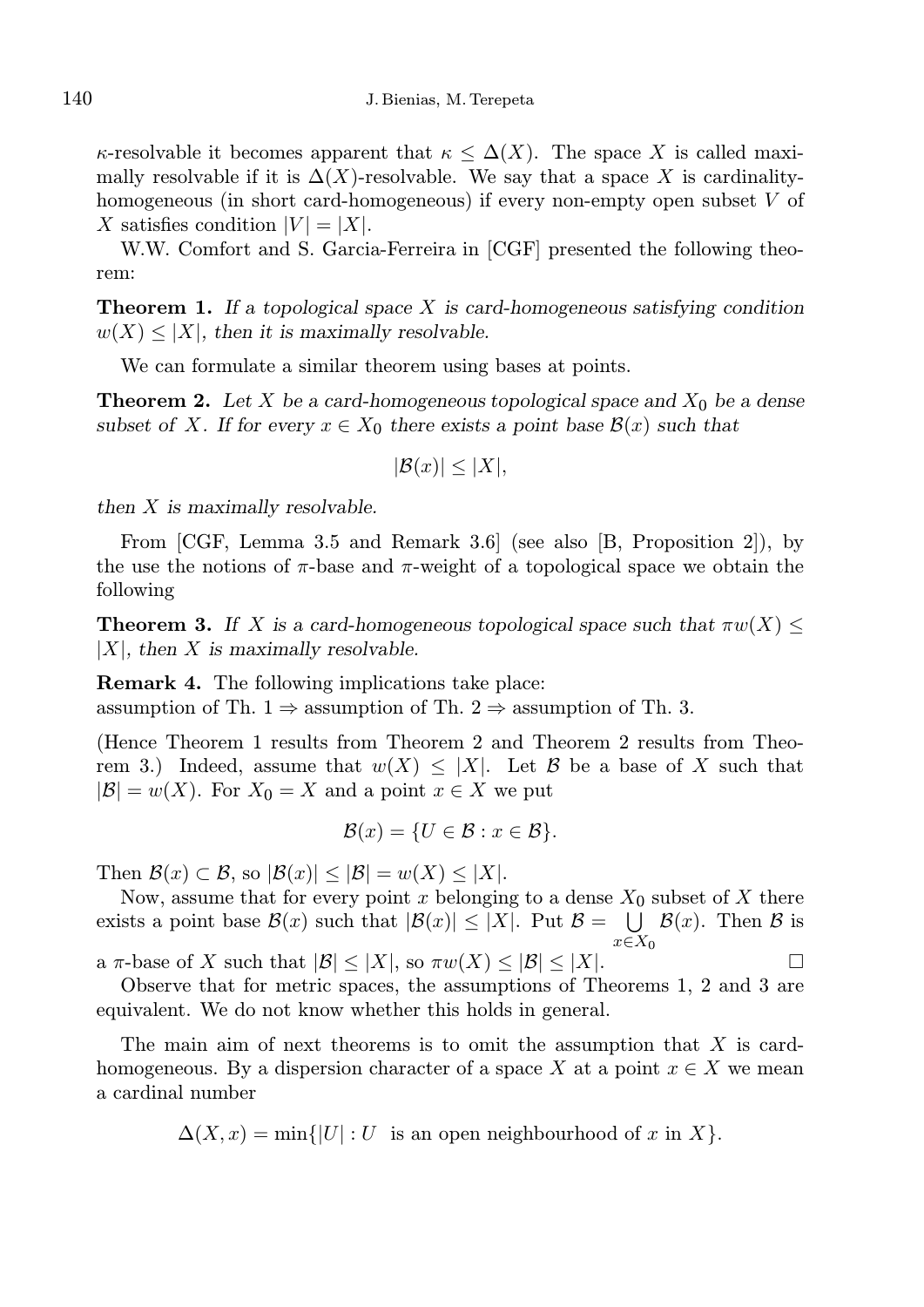**Lemma 5.** If X is a dense-in-itself topological space of cardinality  $\kappa$ , then there exist pairwise disjoint, open and card-homogeneous sets  $G_{\alpha}$ ,  $\alpha < \kappa$ , such that

$$
X = \overline{\bigcup_{\alpha < \kappa} G_{\alpha}}.
$$

PROOF: Consider a relation  $\prec$  on X defined as follows. Let  $\Gamma = \{\Delta(X, x) : x \in$ X}. For each  $\gamma \in \Gamma$  let  $\prec_{\gamma}$  be a well ordering of the set  $K_{\gamma} = \{x \in X : \Delta(X, x) =$  $\gamma$ }. For any  $x, y \in X$  we say that  $x \prec y$  if either  $\Delta(X, x) < \Delta(X, y)$  or  $x, y$  are in  $K_{\gamma}$  for some  $\gamma \in \Gamma$  and  $x \prec_{\gamma} y$ . Then X is well ordered by  $\prec$ . Thus  $\prec$  is isomorphic to the set of ordinals less than an ordinal  $\xi$  of cardinality  $|\xi| = \kappa$ , with the usual ordering (this set is usually identified with  $\xi$ ). Hence we can arrange points of the set X as  $x_{\alpha}$ ,  $\alpha < \xi$ , and we have  $x_{\alpha} \prec x_{\beta}$  iff  $\alpha < \beta$ .

For the point  $x_0$ , pick its neighbourhood U such that  $|U| = \Delta(X, x_0)$ . Put  $G_0 = U$ . Thus  $G_0$  is card-homogeneous since if  $V \neq \emptyset$  is an open subset of  $G_0$ then for any  $y \in V$  we have  $y = x_{\beta}$  for some  $\beta \geq 0$ , so

$$
|V| \le |G_0| = \Delta(X, x_0) \le \Delta(X, x_\beta) \le |V|.
$$

Assume that  $0 < \alpha < \xi$  and that the sets  $G_{\gamma}$ ,  $\gamma < \alpha$  have been chosen. If  $X = \bigcup_{\gamma < \alpha} G_{\gamma}$ , we put  $G_{\gamma} = \emptyset$  for  $\alpha \leq \gamma < \xi$ . Otherwise, pick the smallest  $\zeta < \xi$  such that  $x_{\xi} \in X \setminus \bigcup_{\gamma < \alpha} G_{\gamma}$ . Take a neighbourhood V of  $x_{\zeta}$  such that  $|V| = \Delta(X, x_{\zeta})$  and put

$$
G_{\alpha} = V \setminus \bigcup_{\gamma < \alpha} G_{\gamma}.
$$

Then  $|G_{\alpha}| = \Delta(X, x_{\zeta})$  and similarly as for  $G_0$  we show that  $G_{\alpha}$  is card-homogeneous. This finishes the construction. Since  $|\xi| = \kappa$ , we can renumber sets  $G_{\alpha}$ by indices  $\alpha < \kappa$ . Thus  $X = \bigcup_{\gamma < \kappa}$  $\overline{G_{\gamma}}$ .

**Theorem 6.** Let X be an arbitrary dense-in-itself topological space and let  $X_0$ be a dense subset of X. If for every point  $x \in X_0$  there exists a local base  $\mathcal{B}(x)$ at x such that

$$
|\mathcal{B}(x)| \leq \Delta(X),
$$

then X is maximally resolvable.

Proof: By Lemma 5 there exists a disjoint family of open and card-homogeneous sets  $G_{\alpha}$ ,  $\alpha$  < |X|, such that  $X = \bigcup G_{\alpha}$ . We will use Theorem 2 for sets  $G_{\alpha}$  and their dense subsets  $G_{\alpha} \cap X_0$ . Fix  $\alpha < |X|$ . For every point  $x \in G_{\alpha} \cap X_0$  pick a local base  $\mathcal{B}(x)$  satisfying condition  $|\mathcal{B}(x)| \leq \Delta(X) \leq |G_{\alpha}|$ . For any  $\alpha$ , each set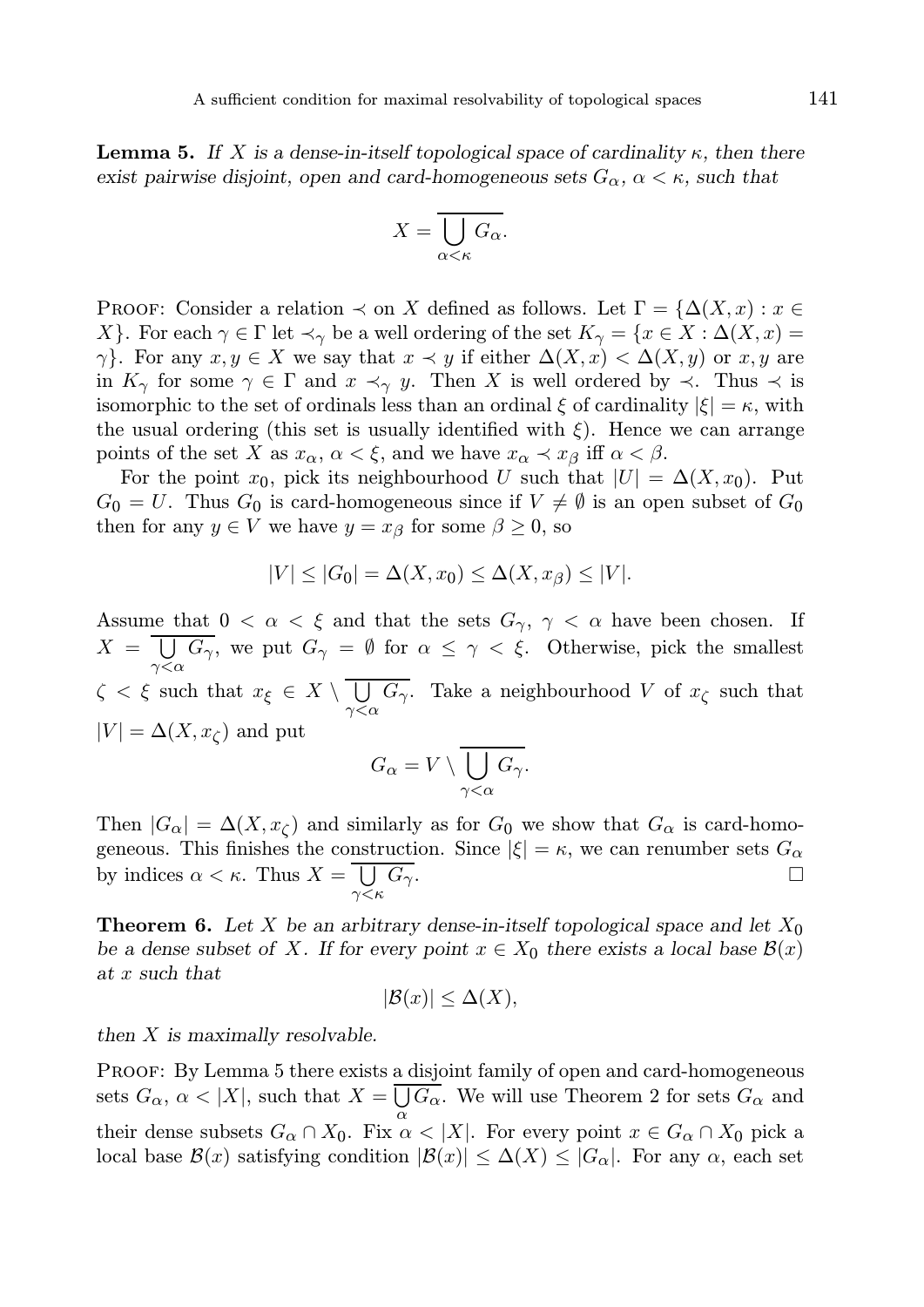$G_{\alpha}$  is  $|G_{\alpha}|$ -resolvable and according to the inequality  $\Delta(X) \leq |G_{\alpha}|$  it is  $\Delta(X)$ resolvable. Hence we obtain  $\Delta(X)$ -many pairwise disjoint and dense sets  $S_{\gamma}^{(\alpha)}$ ,  $\gamma < \Delta(X)$ . Denote  $X_{\gamma} = \bigcup_{\alpha} S_{\gamma}^{(\alpha)}$ ,  $\gamma < \Delta(X)$ . Then, the sets  $X_{\gamma}$  are pairwise

disjoint. We shall prove that they are dense in X. For a fixed  $\alpha$ , every set  $S_{\gamma}^{(\alpha)}$ is dense in  $G_{\alpha}$ , so

$$
\overline{S_{\gamma}^{(\alpha)}} \supset G_{\alpha} \Rightarrow \bigcup_{\alpha} \overline{S_{\gamma}^{(\alpha)}} \supset \bigcup_{\alpha} G_{\alpha}.
$$

Hence

$$
\overline{X_{\gamma}} = \overline{\bigcup_{\alpha} S_{\gamma}^{(\alpha)}} = \overline{\bigcup_{\alpha} \overline{S_{\gamma}^{(\alpha)}}} \supset \overline{\bigcup_{\alpha} G_{\alpha}} = X.
$$

The above inclusions imply that  $X_{\gamma}$  are dense in X and the space X is maximally resolvable. □

In [C] J.G. Ceder obtained a similar theorem

**Theorem 7.** If X is dense-in-itself topological space satisfying condition  $w(X)$  $\leq \Delta(X)$ , then X is maximally resolvable.

A general sufficient condition for the maximal resolvability of a topological space is the following theorem proved by A. Bella in [B] (see also [CGF]).

**Theorem 8.** If X is dense-in-itself topological space satisfying condition  $\pi w(X)$  $\leq \Delta(X)$ , then X is maximally resolvable.

**Remark 9.** We claim that if a space X satisfies the assumption of Theorem 7, then it satisfies the assumptions of Theorems 6 and 8.

First we show that the assumption of Theorem 6 drives from inequality  $w(X) \leq$  $\Delta(X)$ . Put  $X_0 = X$ . We can take a base B such that  $|\mathcal{B}| = w(X)$  and for  $x \in X$  we put  $\mathcal{B}(x) = \{U \in \mathcal{B} : x \in \mathcal{B}\}\$ . Then  $\mathcal{B}(x) \subset \mathcal{B}$ , so  $|\mathcal{B}(x)| \leq |\mathcal{B}| = w(X) \leq \Delta(X)$ .

The assumption of Theorem 8 drives immediately from inequality  $\pi w(X) \leq$  $w(X) \leq \Delta(X)$ .

The following examples witness that the above assumptions are not equivalent.

Example 10. We shall find a space which fulfils the assumption of Theorem 6 but does not these of Theorems 7 and 8.

Let  $X_1$  be a discrete topological space of cardinality  $\mathfrak{c} = \mathbb{R}$  and  $\mathbb{Q}_+$  be the set of nonnegative rationals. Put  $X = X_1 \times \mathbb{Q}_+$ . In X we introduce a topology in the following way: if  $p = (x, 0)$ , then a neighbourhood of p is of the form  $U(p, r) =$  ${x} \times (0, r) \cap \mathbb{Q}_+$  where  $r > 0$ ; if  $p = (x, q), q \neq 0$  then a neighbourhood of p is of the form  $U(p,r) = \{x\} \times ((x-r, x+r) \cap \mathbb{Q}_+),$  where  $0 < r < |q|$ . In this topology every open set is countable, so  $\Delta(X) = \aleph_0$ . The space X has a countable base at every point  $p$ , which can be taken as the family of open sets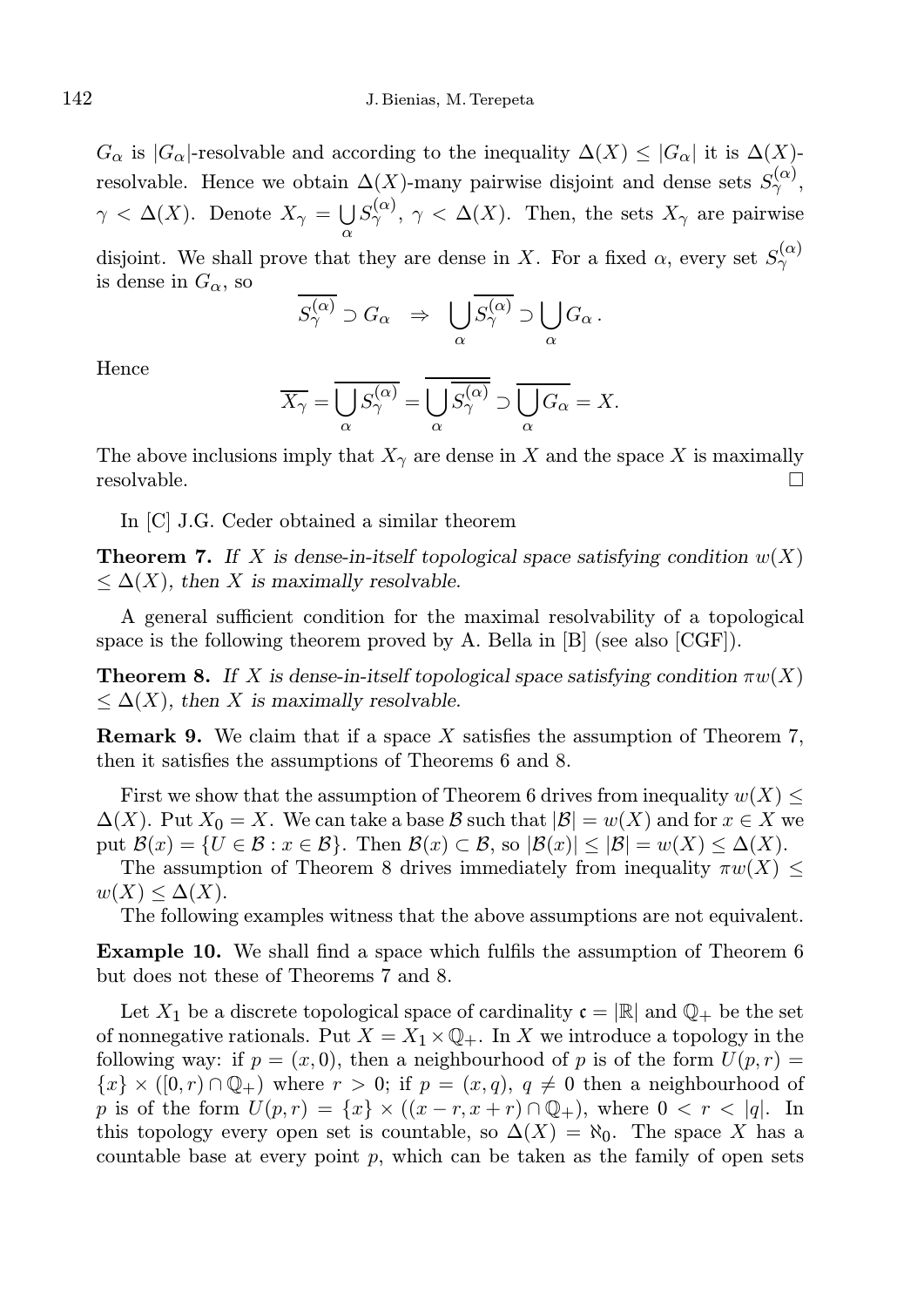$U(p, \frac{1}{n}), n \in \mathbb{N}$ . Hence X fulfils the assumption of Theorem 6, so is maximally resolvable.

The space  $X$  does not fulfil the assumption of Theorem 8 (so it does not fulfil the assumption of Theorem 7). Observe that  $d(X) = \mathfrak{c}$ , where  $d(X)$  stands for the smallest cardinality of a dense subset of X. Indeed,  $\{U(p, 1) : p \in X_1\}$  is a disjoint family of cardinality c, it consists of open sets, and each member of its family contains a point of a fixed dense set. As for the space  $X$  the following inequalities  $w(X) \geq \pi w(X) \geq d(X) > \Delta(X) = \aleph_0$  come true, the space X neither has a countable  $\pi$ -base nor a countable base.

Example 11. This example introduces a space which fulfils the assumption of Theorem 8 but does not fulfil the assumption of Theorem 7 (does not have a countable base).

Let  $X_1$  be a space of negative rationals equipped with the natural topology. Let  $X_2$  be the space of positive real numbers equipped with Hashimoto topology generated by the ideal of nowhere dense sets. We put  $X = X_1 \cup X_2$ . As open sets in  $X_1$  are countable,  $\Delta(X) = \aleph_0$ . Obviously  $X_1$  has a countable base which is a countable  $\pi$ -base of this space. As every open set in  $X_2$  contains an interval, an Euclidean base of  $X_2$  is a  $\pi$ -base of  $X_2$ . Hence we obtain  $\pi w(X) = \aleph_0$ .

The space  $X$  does not have a countable base, because  $X_2$  does not have such a base. This follows from the fact that the number of open sets in  $X_2$  is  $\leq 2^{w(X_2)}$ but in  $X_2$  we have 2<sup>c</sup> open sets (every set of the form  $(0, 1) \setminus A$ , where A is a subset of the Cantor set, is open in  $X_2$ ).

**Example 12.** There exists a space X which fulfils the assumption of Theorem 8 but does not fulfil the assumption of Theorem 6 (does not have a countable base in any point).

Let  $X = (\mathbb{R}, \mathcal{T})$  be the space introduced in Example 11 (it does have a countable  $\pi$ -base). Let us fix a point  $x \in \mathbb{R}$ . Suppose that the family  $\{B_{\alpha} : \alpha < \omega\}$  is a countable base at the point x. Each of the sets  $B_{\alpha}$  is of the form  $B_{\alpha} = U_{\alpha} \setminus I_{\alpha}$  $(U_\alpha$  is an interval,  $I_\alpha$  is nowhere dense in natural topology) and  $x \in B_\alpha$  for every  $\alpha < \omega$ . The set  $I = \bigcup I_{\alpha}$  is of first category. Let  $C \subset \mathbb{R} \setminus I$  be a Cantor set  $\alpha \leq \omega$ such that  $x \in C$ . The set  $U = (\mathbb{R} \setminus C) \cup \{x\}$  is an open neighbourhood of x in T and does not include any set  $B_{\alpha}$ .

Acknowledgments. We would like to thank Professor Tomasz Natkaniec from Gdan'sk University for his help in constructing the above examples.

## **REFERENCES**

- [B] Bella A., The density topology is extraresolvable, Atti Sem. Mat. Fis. Univ. Modena 48 (2000), 495–498.
- [C] Ceder J.G., On maximally resolvable spaces, Fund. Math. 55 (1964), 87-93.